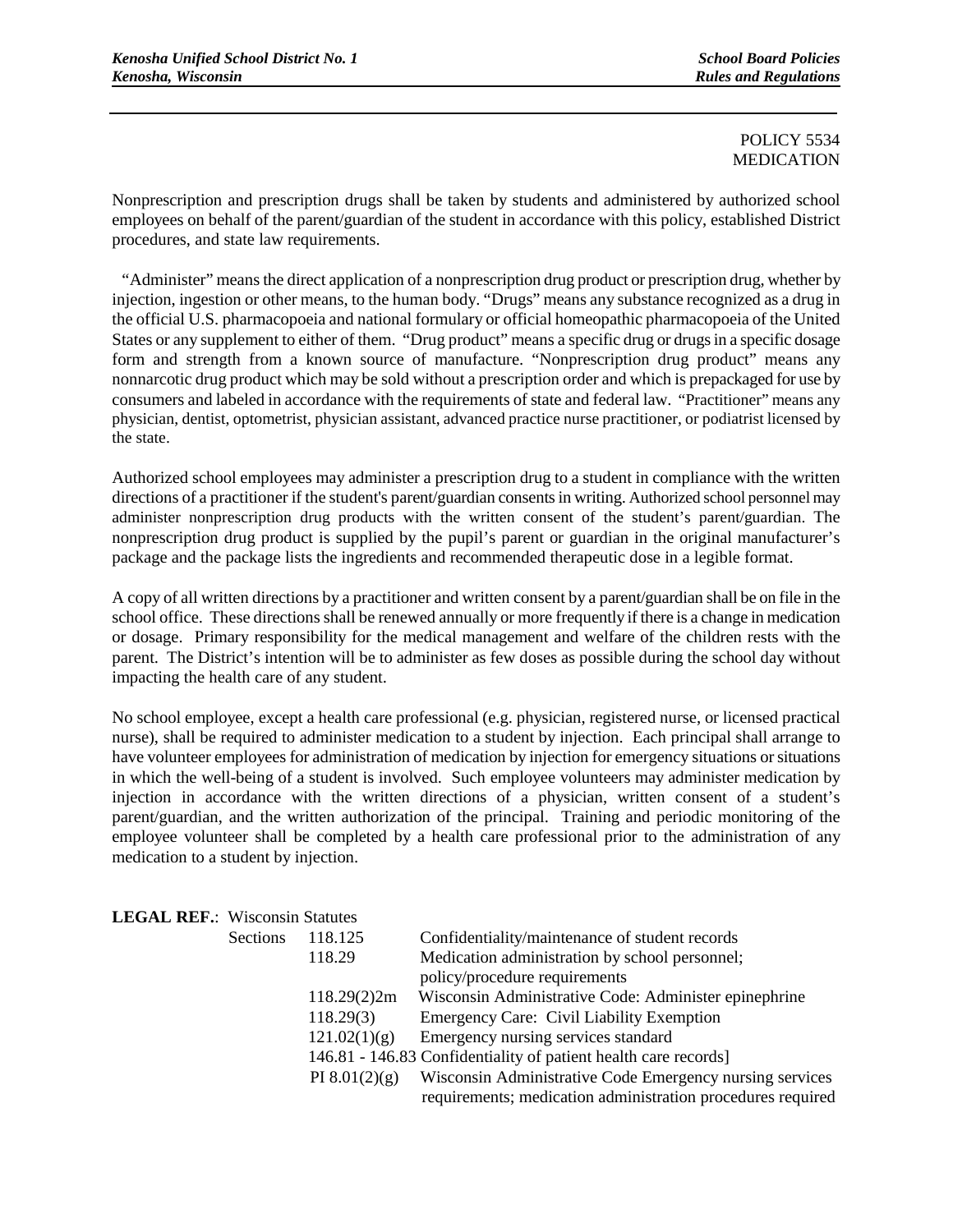**Rules and Regulations** 

POLICY 5534 MEDICATION Page 2

**CROSS REF.:** 5434 Student Alcohol and Other Drug Use 5531 Emergency Care Services

- **AFFIRMED:** August 13, 1991
- **REVISED:** January 23, 1996 February 10, 1998 September 26, 2000 February 22, 2011 August 27, 2013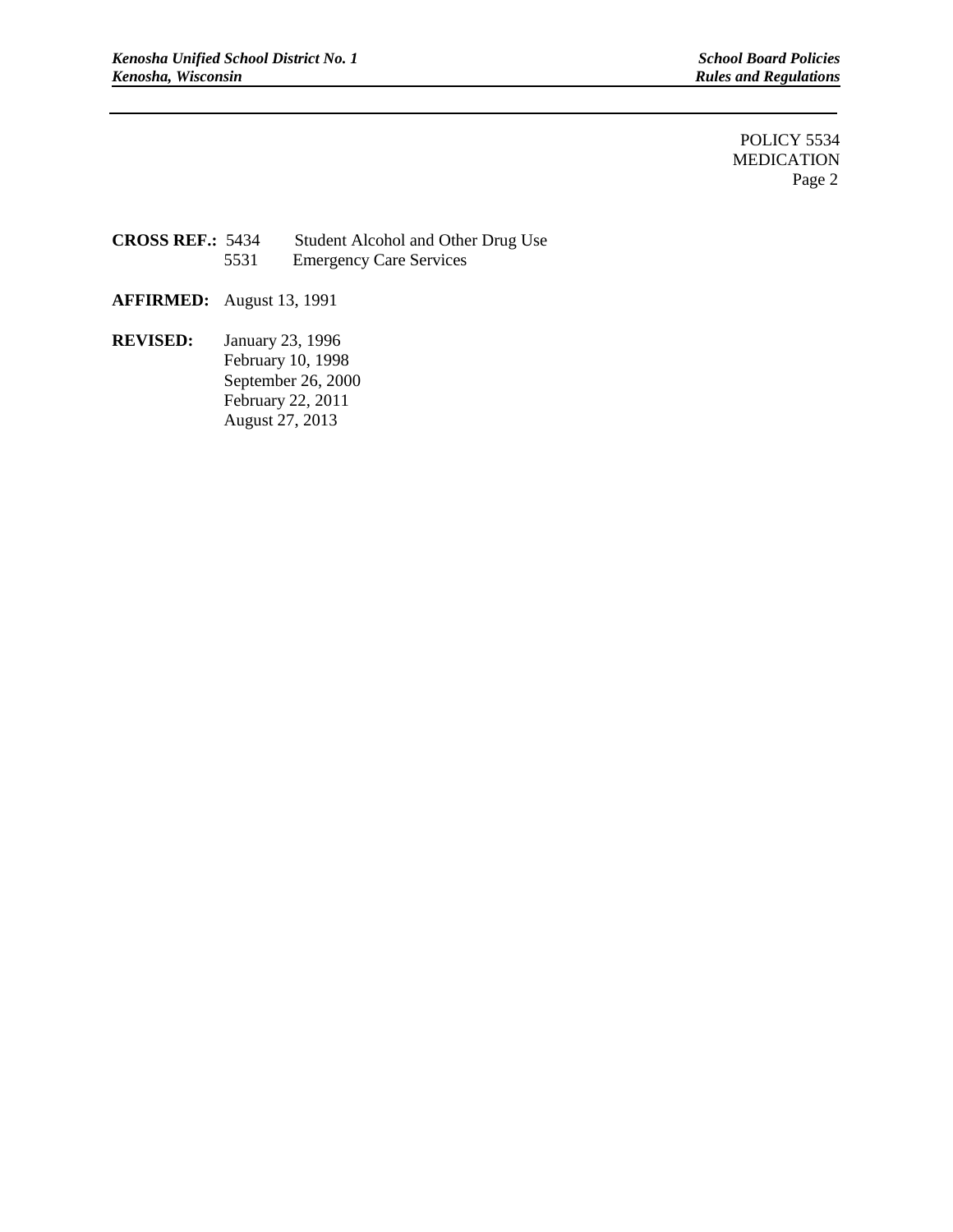## RULE 5534 MEDICATION

## A. Required Written Statements

- 1. Copies of all required written directions of a practitioner and written consent of a parent/guardian pertaining to administration of medication to a student shall be filed in the school nurse's or principal's office.
- 2. The practitioner providing the direction and prescribing the medication must state in writing, either on the prescription or in a letter, the name of the student, the name of the drug including strength, dosage, time indications, and duration of the prescription; the specific conditions under which he/she should be contacted regarding the condition or reactions of the student receiving the prescription medication. The practitioner must also express a willingness to accept communication from the person dispensing or administering the prescription medication.
- B. Medication Administration
	- 1. Designated school employees i.e. health/information assistants, principals, secretaries, teachers, counselors, will dispense and administer medication at the elementary and middle school level.
	- 2. Senior high school students will be allowed to administer their own medication with written parent/guardian permission. Any secondary school student needing prescription medication during school hours must have the prescription on file in the nurse's office**.** If a student is unable to administer his/her own medication, a designated school employee will assume this responsibility.
	- 3. Parents/guardians of students taking medications labeled twice daily shall administer these at home, unless otherwise ordered by a physician.
	- 4. Parents/guardians of students taking medications labeled three times daily shall administer the first and last dosage, unless otherwise ordered by a practitioner - designated personnel shall administer the middle dosage.
	- 5. Parents/guardians of students taking medications labeled four times daily shall administer the first, third and fourth dosage and the school shall administer the second.
	- 6. WI School Meds on line training course for school personnel will be provided.
- C. Medication Storage and Recordkeeping
	- 1. All medication must be supplied in the original container. The label on the bottle must contain the name and telephone number of the pharmacy, the pupil's identification, name of the practitioner**,** medication name, number dispensed, strength, dose, route, times or circumstances for medication to be given, special directions for storage or dispensing. Non-prescription medication must be in the original container with the directions on the container including pupil's name. The prescribed medication shall be kept in a locked cubicle or drawer. Taking the medication shall be supervised by the designated school personnel at the time conforming with the indicated schedule.
	- 2. Anyone dispensing or administering medication under Board policy and these procedures shall record such action in a log kept in the school nurse's or school office. This log will contain the recorded time the medication was administered and the initials of the person who was responsible for the administration of the medication.
	- 3. Any unused medication at the end of the period for which it was prescribed shall be picked up by the parent/guardian after notification to the parent/guardian, or the medication shall be destroyed.